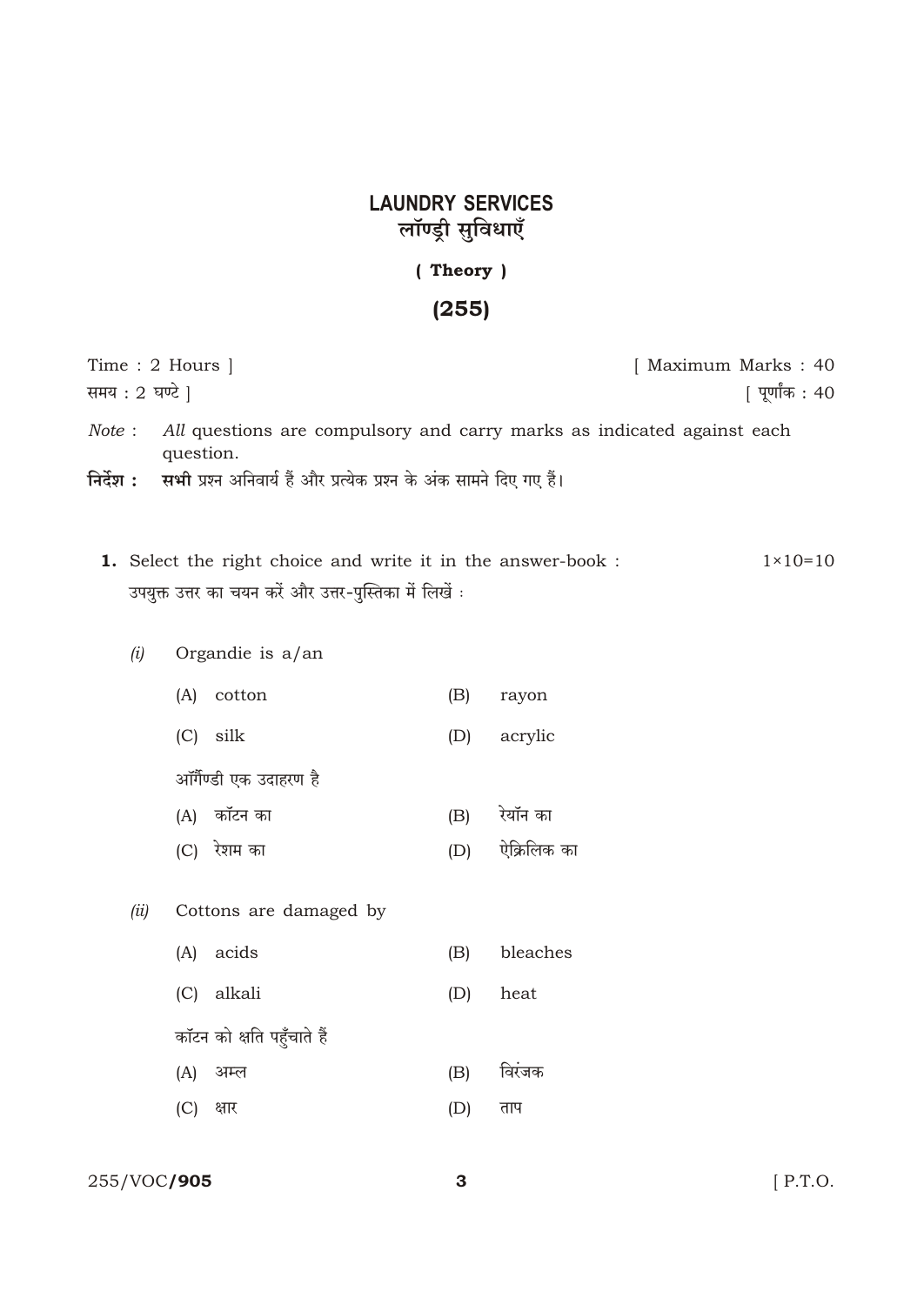| (iii)   |                                   | Wool is attacked by             |           |                              |  |  |
|---------|-----------------------------------|---------------------------------|-----------|------------------------------|--|--|
|         |                                   | (A) carpet beetle               | (B)       | moth                         |  |  |
|         |                                   | (C) Both of these               | (D)       | None of these                |  |  |
|         |                                   | ऊन पर आक्रमण करते हैं           |           |                              |  |  |
|         |                                   | (A) कार्पेट बीट्ल               | (B) कीड़े |                              |  |  |
|         |                                   | (C) इनमें से दोनों              |           | (D) इनमें से कोई नहीं        |  |  |
| (iv)    |                                   | Acrylic is attacked by          |           |                              |  |  |
|         | (A)                               | fungi                           | (B)       | insect                       |  |  |
|         |                                   | (C) sunlight                    | (D)       | None of these                |  |  |
|         |                                   | ऐक्रिलिक पर आक्रमण करते हैं     |           |                              |  |  |
|         |                                   | (A) फफूँद                       | (B) कीट   |                              |  |  |
|         |                                   | (C) सूर्य-प्रकाश                |           | (D) इनमें से कोई नहीं        |  |  |
| $(\nu)$ | Wool has very good                |                                 |           |                              |  |  |
|         |                                   | (A) absorbancy                  | (B)       | elasticity                   |  |  |
|         |                                   | (C) resilience                  | (D)       | All of these                 |  |  |
|         |                                   | ऊन में होती है अच्छी            |           |                              |  |  |
|         |                                   | (A) अवशोषण क्षमता               | (B)       | सुनम्यता                     |  |  |
|         |                                   | (C) प्रत्यास्थता                | (D)       | इनमें से सभी                 |  |  |
| (vi)    | Before laundering clothes must be |                                 |           |                              |  |  |
|         | (A)                               | dried                           | (B)       | mended                       |  |  |
|         | (C)                               | ironed                          | (D)       | starched                     |  |  |
|         |                                   | धुलाई से पहले वस्त्रों को अवश्य |           |                              |  |  |
|         |                                   | (A) सुखा लेना चाहिए             | (B)       | रफू कर लेना चाहिए            |  |  |
|         |                                   | (C) इस्तिरी कर लेना चाहिए       | (D)       | माँड़ी (श्वेतसार) देना चाहिए |  |  |

255/VOC/905 4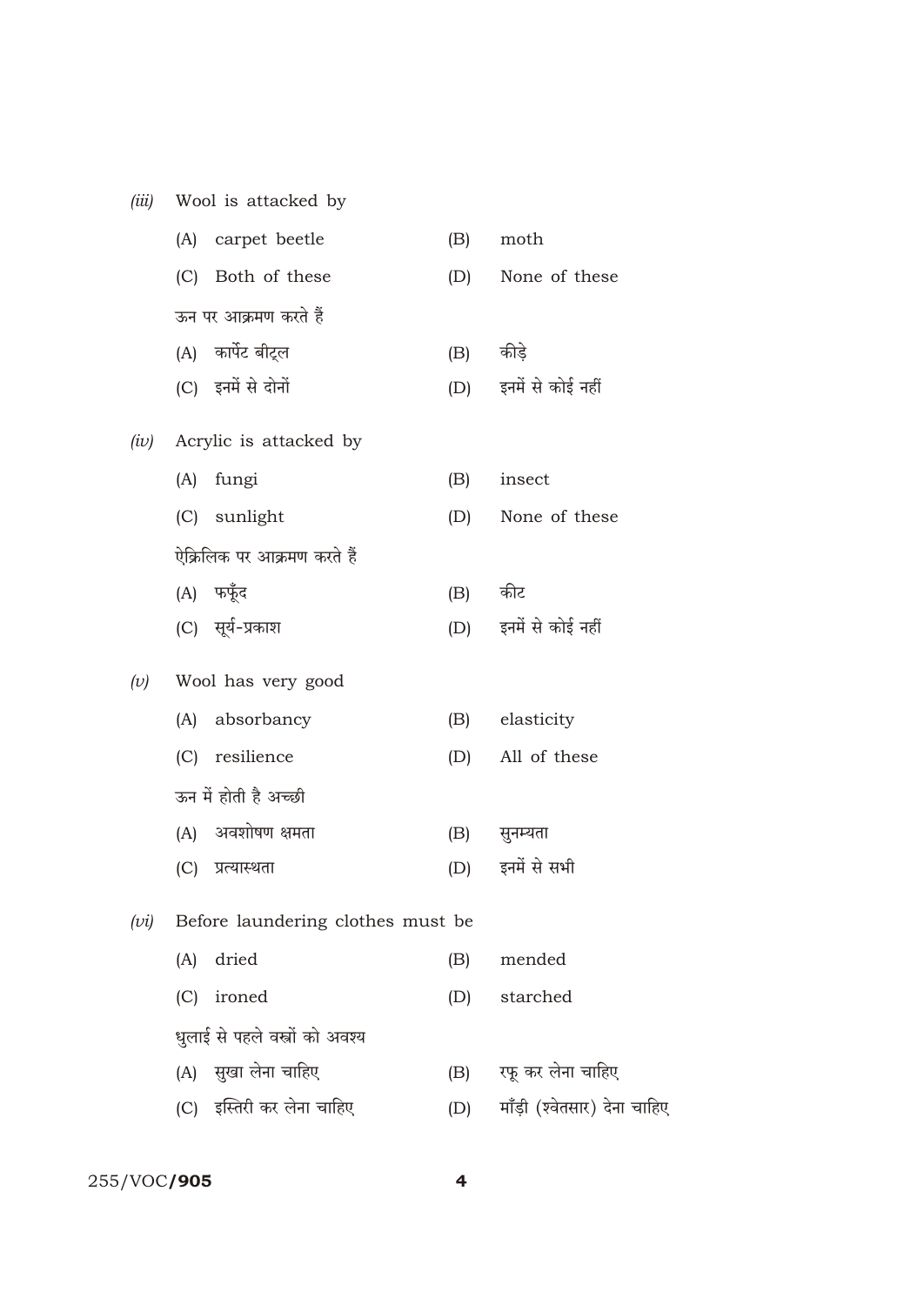|  | $(vii)$ Boot-polish is a type of following stain: |  |  |  |  |
|--|---------------------------------------------------|--|--|--|--|
|  |                                                   |  |  |  |  |

|        | (A)                                            | Vegetable                            | (B) | Animal               |  |  |  |  |
|--------|------------------------------------------------|--------------------------------------|-----|----------------------|--|--|--|--|
|        | (C)                                            | Mineral                              | (D) | Grease               |  |  |  |  |
|        | बूट-पॉलिश निम्नलिखित धब्बे की कौन-सी किस्म है? |                                      |     |                      |  |  |  |  |
|        | (A)                                            | वानस्पतिक                            | (B) | पशुजनित              |  |  |  |  |
|        |                                                | (C) खनिज                             | (D) | चिकनाई               |  |  |  |  |
| (viii) |                                                | Javelle water is                     |     |                      |  |  |  |  |
|        |                                                | (A) sodium hypochlorite              | (B) | hydrogen peroxide    |  |  |  |  |
|        |                                                | (C) sodium hydrosulphite             | (D) | None of these        |  |  |  |  |
|        |                                                | जैवेल वाटर है                        |     |                      |  |  |  |  |
|        |                                                | (A) सोडियम हाइपोक्लोराइट             | (B) | हाइड़ोजन पेरॉक्साइड  |  |  |  |  |
|        |                                                | (C) सोडियम हाइड्रोसल्फाइट            | (D) | इनमें से कोई नहीं    |  |  |  |  |
| (ix)   |                                                | Blueing is done for                  |     |                      |  |  |  |  |
|        |                                                | (A) clean look                       | (B) | whiteness            |  |  |  |  |
|        |                                                | (C) crispness                        | (D) | blue colouring       |  |  |  |  |
|        |                                                | वस्त्रों में नील क्यों दिया जाता है? |     |                      |  |  |  |  |
|        |                                                | (A) स्वच्छ दिखाई देने के लिए         | (B) | सफेदी के लिए         |  |  |  |  |
|        |                                                | (C) कड़ापन के लिए                    | (D) | नीला रंग देने के लिए |  |  |  |  |
| (x)    |                                                | Silk blouse is washed with           |     |                      |  |  |  |  |
|        | (A)                                            | handwash                             | (B) | suction              |  |  |  |  |
|        | (C)                                            | kneading and squeezing               | (D) | washing machine      |  |  |  |  |
|        |                                                | रेशमी ब्लाउज को धोया जाता है         |     |                      |  |  |  |  |
|        |                                                | (A) हाथों द्वारा                     | (B) | चूषण (सक्शन) द्वारा  |  |  |  |  |
|        |                                                |                                      |     |                      |  |  |  |  |

(C) मलकर और निचोड़कर धुलाई मशीन द्वारा  $(D)$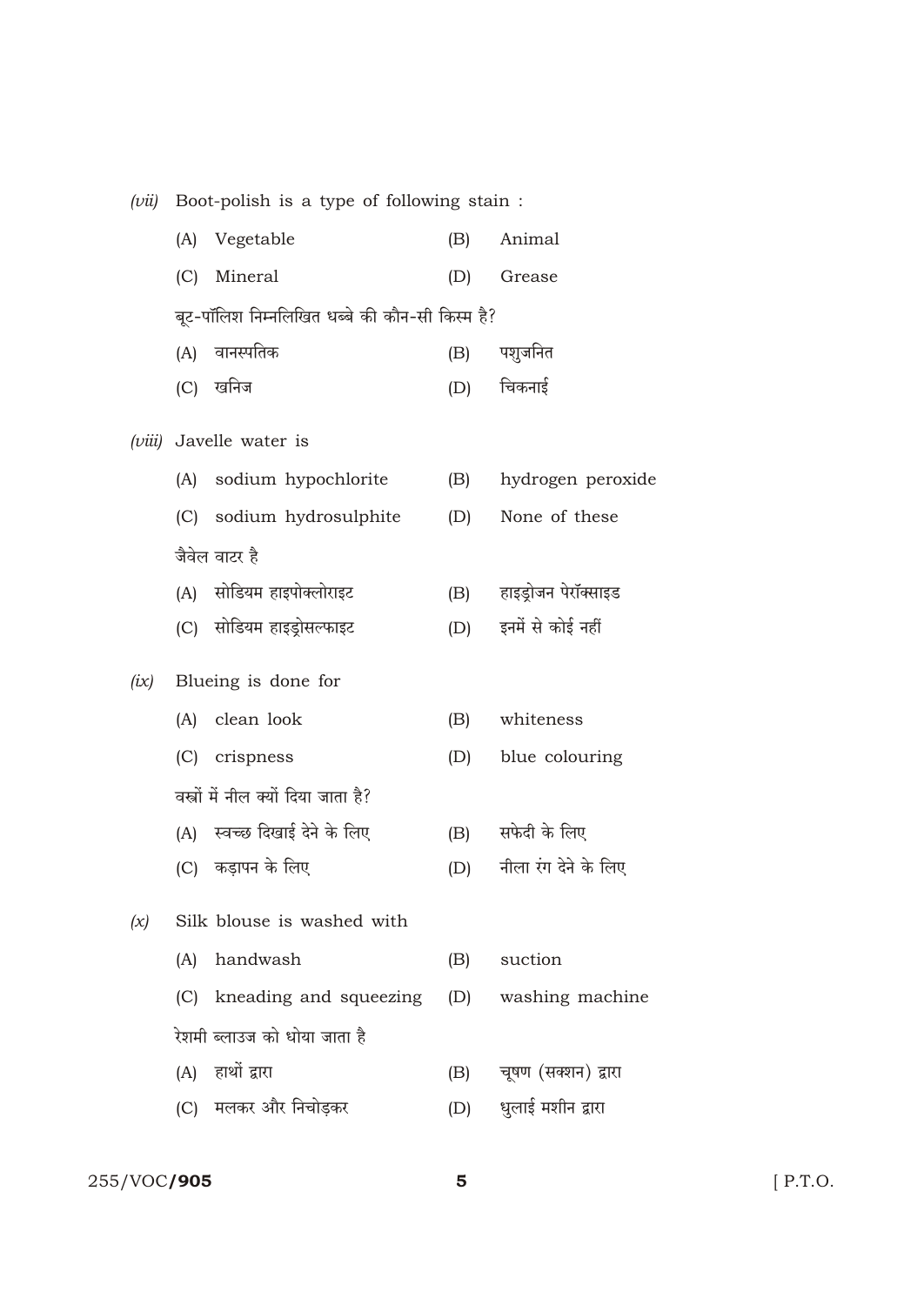2. Enumerate the following : निम्नलिखित को सूचीबद्ध करें:

| (a) | Three ways of applying friction                         | 3 |
|-----|---------------------------------------------------------|---|
|     | घर्षण की तीन विधियाँ                                    |   |
| (b) | Three characteristics of silk                           | 3 |
|     | रेशम की तीन विशेषताएँ                                   |   |
| (c) | Two essentials of good ironing                          | 2 |
|     | अच्छी इस्तिरी करने की दो आवश्यकताएँ                     |   |
| (d) | Two techniques of application of stain removing agents  | 2 |
|     | धब्बा छुड़ाने वाले अभिकारकों के प्रयोग की दो प्रविधियाँ |   |

- 3. State in your answer-book whether the following statements are True (T) or  $1 \times 10 = 10$ False  $(F)$  : निम्नलिखित कथन सत्य (T) हैं या असत्य (F) अपनी उत्तर-पुस्तिका में लिखें :
	- Washing of rayon is like silk.  $(a)$ रेयॉन की धुलाई रेशम के समान है।
	- Ball-point ink stain can be removed with methylated spirit.  $(b)$ बॉल-प्वाइंट स्याही के धब्बे को मेथाइलेटेड स्पिरिट से छुड़ाया जा सकता है।
	- Fuller's earth is a grease absorber.  $(c)$ मुलतानी मिट्टी चिकनाई को सोख लेती है।
	- Cotton has good elasticity.  $(d)$ कॉटन में सुनम्यता होती है।
	- Hydrophobic means water absorbent.  $(e)$ हाइड्रोफोबिक से आशय है जल-अवशोषक।

## 255/VOC/905